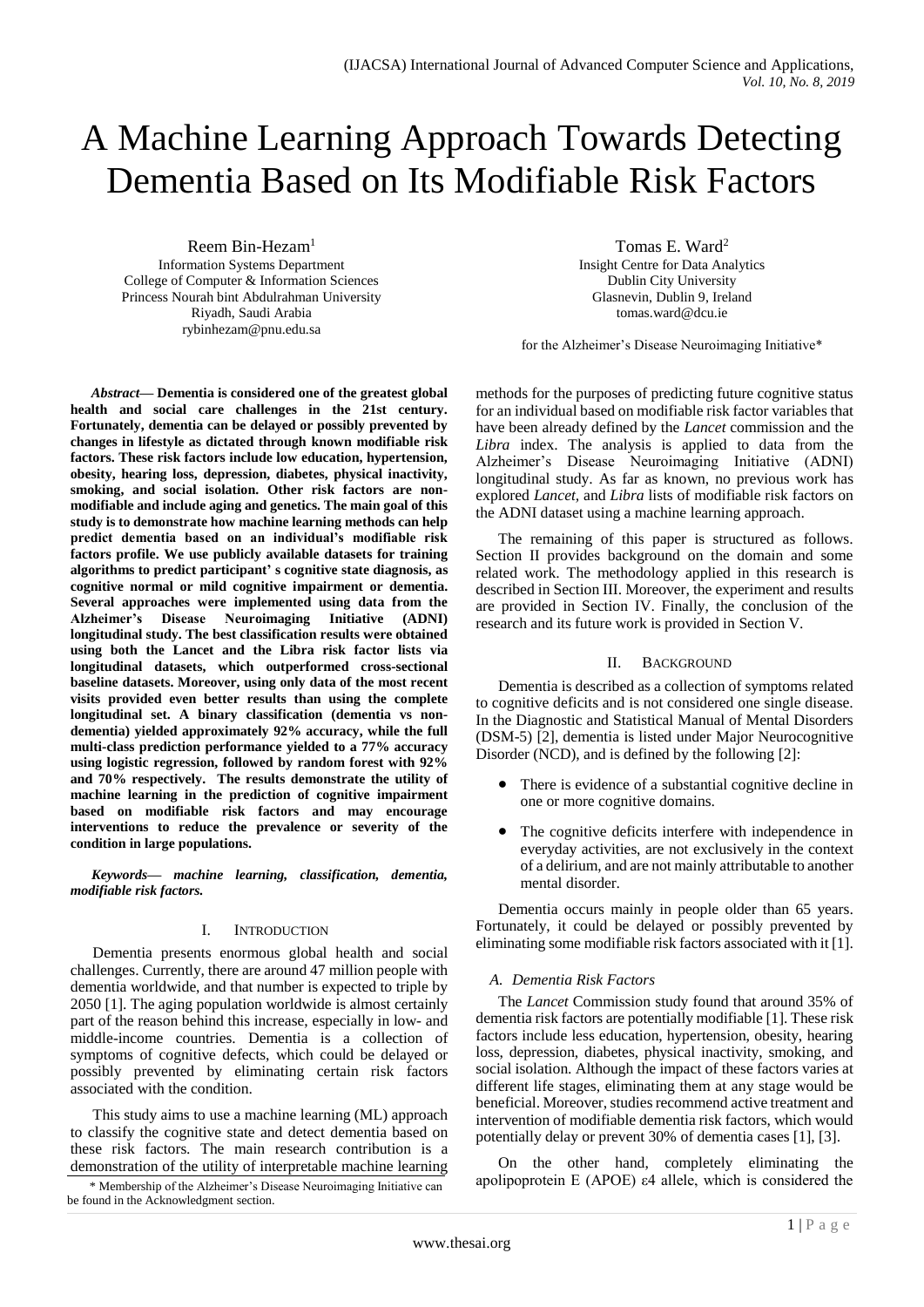major genetic risk factor of dementia, could reduce its incidence by 7% [1]. However, this and all other genetic factors are considered to be non-modifiable. Besides genetics, other non-modifiable risk factors include age and gender.

A common method to calculate dementia risk based on its risk factors is by using the Lifestyle for Brain Health (LIBRA) index [4], [5], [6], which is calculated by the Innovative Midlife Intervention for Dementia Deterrence (In-MINDD) project [7].

Table I listed the modifiable risk factors defined by both *Lancet* commission and *Libra* index.

| TABLE I. Dementia Risk Factors and Diagnosis Attributes |
|---------------------------------------------------------|
|---------------------------------------------------------|

| #              | <b>Risk Factor</b>     | <b>Lancet List</b> | <b>Libra List</b> |
|----------------|------------------------|--------------------|-------------------|
|                | Low Education          |                    |                   |
| $\mathfrak{2}$ | Hypertension           |                    |                   |
| 3              | Obesity                |                    |                   |
| 4              | Smoking                |                    |                   |
| 5              | Depression             |                    |                   |
| 6              | <b>Diabetes</b>        |                    |                   |
| 7              | Physical inactivity    |                    |                   |
| 8              | Hearing loss           |                    |                   |
| 9              | Social isolation       |                    |                   |
| 10             | Cognitive inactivity   |                    |                   |
| 11             | Chronic Heart disease  |                    |                   |
| 12             | Alcohol use            |                    |                   |
| 13             | Chronic Kidney disease |                    |                   |

The National Academy of Medicine committee [8] also identified cognitive training, blood pressure management for people with hypertension, and increased physical activities as three main classes of dementia intervention.

Alzheimer's disease (AD) is the most common type of dementia. The next most common type is vascular dementia (VaD), followed by dementia with Lewy bodies. Frontotemporal degeneration and dementia associated with brain injury, infections, and alcohol abuse are less common types of dementia [1].

Tariq and Barber [15] suggested dementia prevention by targeting vascular modifiable risk factors, as these two types are often co-existing in the brain and share some common modifiable risk factors.

## *B. Current Approaches Used in Detecting Dementia Risk Factors*

Many studies have aimed to predict an early diagnosis of dementia through magnetic resonance imaging (MRI) and genetic variables. However, these measurements are expensive and not always available [16].

Most of the research that has used machine learning applied classification methods from MRI data to classify or predict a diagnosis of different cognitive diseases and states [17], [18], [19].

On the other hand, only a few studies have used machine learning techniques to determine risk factors associated with dementia or one of its major causes (i.e., Alzheimer's disease) [17]. Some of the studies combined modifiable and nonmodifiable risk factors in order to reach a higher level of accuracy.

Most of the available research used large cohort studies and a population-based perspective to determine associated risk factors [20], while some used statistical analysis to provide a ranked risk-factor index [6], [5].

Two main studies used machine learning techniques to detect dementia's risk factors and predict dementia risk accordingly [21], [22]. Both studies applied their analysis to one longitudinal cohort study with a relatively small size (i.e., 840 and 746 subjects respectively).

O'Donoghue, et al. [21] applied a non-linear dementia survival prediction model with a multilayer perceptron (MLP), which is an artificial neural network (ANN), and used both modifiable and non-modifiable risk factors defined in the In-MINDD project [4]. They also examined the hidden layers to extract different clusters of risk factors and explore different interactions between them. Due to a class imbalance of the MAAS dataset, their models were able to predict survival better than predicting dementia. Their models overall accuracy ranges between 53.57% and 70.24%.

Joshi, et al. [22] tried different attribute-evaluation methods on the major risk factors of both Alzheimer's and Parkinson's diseases, which included both modifiable and non-modifiable risk factors. Their attribute-evaluation methods included Chi-Squared, Gain Ratio, Info Gain, Relief F, and Symmetrical Uncertainty. They then applied several machine learning models, including Decision Tree, Random Forest (RF), and MLP to predict the patient's future status based on the defined risk factors. Their models did not detect dementia itself but instead classify subjects' diagnoses from three neurodegenerative diseases, which are AD, VaD, and Parkinson's. They used a relatively small dataset of fewer than 500 subjects from the ADRC and ISTAART studies [22].

Conversely, other studies aimed to predict dementia from neuroimaging data and in particular magnetic resonance imaging (MRI) or positron emission tomography (PET) scans of the brain. Ding, et al. [23] were able to predict Alzheimer's disease around six years before its diagnosis using fluorine 18 fluorodeoxyglucose PET images of the brain. They achieved 82% specificity at 100% sensitivity using a deep learning algorithm. In another study, Casanova, et al. [18] used both MRI images and cognitive tests to detect Alzheimer's risk using regularized logistic regression.

Although prediction using MRI or PET scans or even genetics data can be very accurate, it is not practical in many countries to scale such an approach for population screening, and it does not present direct links with potentially modifiable factors that could be taken into account by an individual patient to delay dementia.

There have been no published studies to date investigating machine learning approaches with larger datasets to link modifiable risk factors to dementia and therefore providing suggestions for treatment and lifestyle change based on multiple population-based longitudinal studies. Modern machine learning methods over and above those used in the aforementioned studies focusing on modifiable risk factors and larger datasets should be explored to determine if they can produce better predictions and Insight.

Moreover, using possibly interpretable models in clinical research is essential for intervention development and for gaining an understanding of the relationships and interactions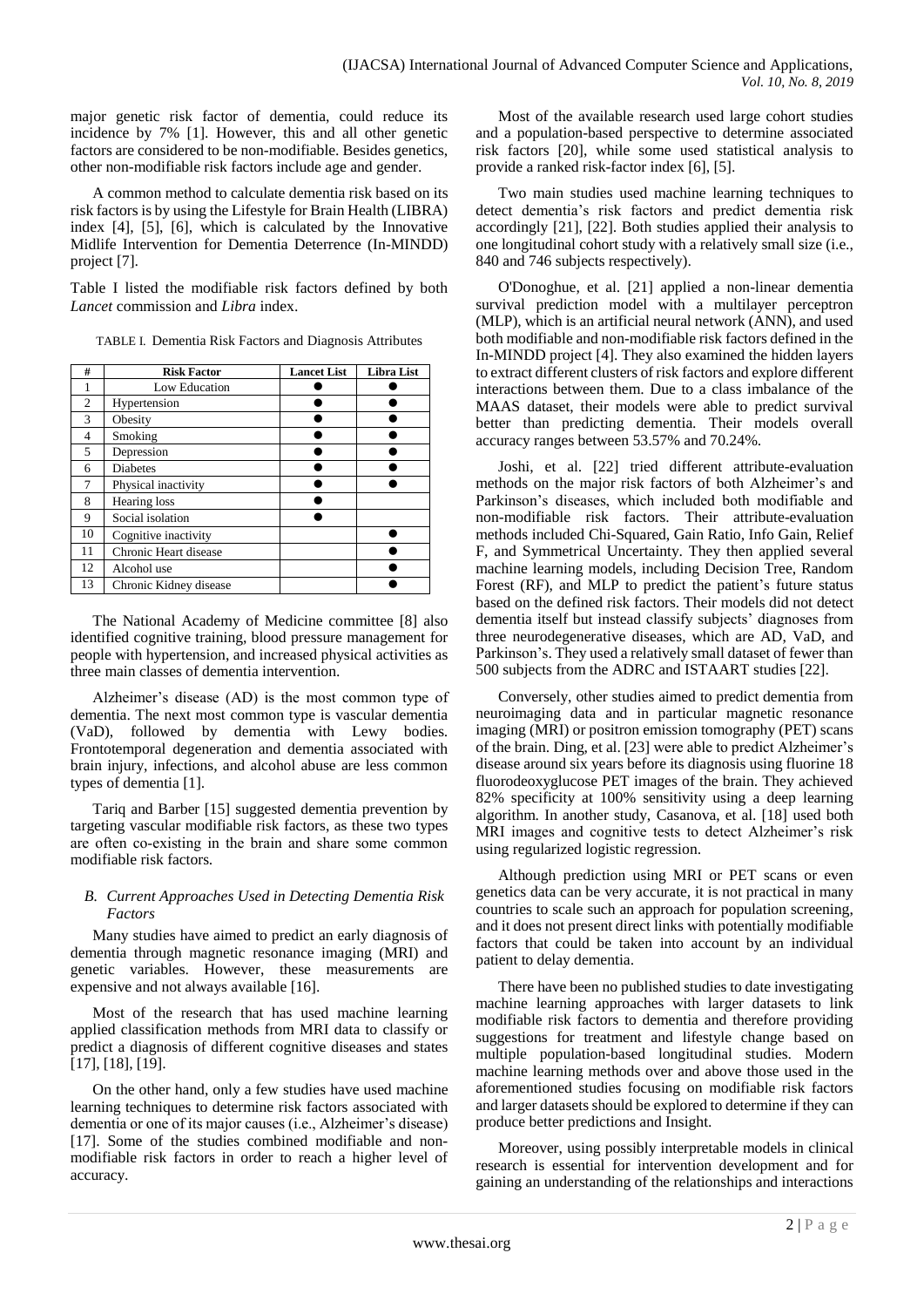between symptoms or risk factors and diagnosis. Interpretability is difficult to achieve using black-box models such as neural networks, which contains hidden layers, although they might yield higher prediction accuracy. The easiest way to achieve interpretability is through interpretable models such as linear and logistic regressions, decision trees, and Naïve Bayes [24]. Consequently, this paper focuses on such methods with modifiable risk factors as input variables trained and tested on datasets significantly larger than those reported upon to date.

# *C. The Alzheimer's Disease Neuroimaging Initiative (ADNI) Study*

Early prediction of dementia requires tracking changes in cognitive ability over time. The ideal study type which can support this tracking is one yielding longitudinal data points. In longitudinal studies, data are collected on one or more variables repeatedly, over time, in contrast with crosssectional studies, in which data are collected on one or more variables at a single time point [25] [26].

The Alzheimer's Disease Neuroimaging Initiative (ADNI) [\(http://adni.loni.usc.edu\)](http://adni.loni.usc.edu/) is a longitudinal study that was launched in 2003 as a public-private partnership, led by Principal Investigator Michael W. Weiner, MD. Its primary goal has been to test whether MRI, PET, other biological markers, and clinical and neuropsychological assessment can be combined to measure the progression of mild cognitive impairment (MCI) and early Alzheimer's disease (AD) [27].

The dataset consists of three longitudinal studies on around 1900 participants in total. ADNI enrolls participants who are between the age of 55 and 90 and are either normal healthy older adults used as controls (CN), people with either early or late MCI, and people with AD. The cognitive-state diagnoses (as well as dementia status) rating assessment of the participants was also provided.

The ADNI data set has been widely used in many research studies [17], [18], [19]. However, none of the published research that has used the dataset to date has attempted a machine learning approach to predict dementia based on established modifiable risk factors or even to explore the dataset for other possible dementia risk factors. Most of the research has instead focused on using MRI and PET scans or genetic data to predict Alzheimer's disease.

Most previous studies using the ADNI dataset and other longitudinal studies in the dementia field have used a complete case analysis (CCA) [29], and thus they considered only the cases with complete data and removed the missing values [17] [21] [31] [32]. Moreover, as per [30], if there is an overall worsening trend in health over time, missing data can be imputed from the same subject using their other available data.

While research has shown the importance of preventing or delaying dementia, and that this might be achieved by targeting known modifiable risk factors few studies have applied machine learning approaches to selecting dementia's risk factors and predicting dementia status. However, some studies combined both modifiable and non-modifiable risk factors. More research and work in this area would improve the early prediction of dementia and recommend actions that would possibly prevent or at least delay its onset by targeting only the non-modifiable risk factors. Using an interpretable machine learning approach on the attribute selection and prediction would help to predict dementia based on its modifiable risk factors.

## III. METHODOLOGY

This research follows one of the most widely used process models for predictive data analytics, which is the Cross-Industry Standard Process for Data Mining (CRISP-DM) model adapted from [28] (see [Fig. 1\)](#page-2-0). The project lifecycle phases, as illustrated in the diagram, are business understanding, data understanding, data preparation, modeling, evaluation, deployment, and monitoring. All phases are going to be included in this project except deployment and monitoring, which are beyond the scope of this research. Domain understanding has already been established in the background (section II).



<span id="page-2-0"></span>Fig. 1. CRISP-DM Model for the Project Phases (adapted from [28])

## *A. Understanding The ADNI Dataset*

The ADNI dataset is extensive, containing hundreds of tables with different categories from basic patients' demographics to highly complicated genes and imaging datasets; however, not all tables were useful for the scope of this research. Therefore, an initial investigation of the dataset and its categories, subcategories, tables, fields, and their descriptions were needed. Fortunately, ADNI provides a data dictionary and an inventory that describe each table and its fields. The risk factors features are the independent variables while the diagnoses of the cognitive state are the independent variable, which might be one of three: cognitive normal (CN), mild cognitive impairment (MCI), and Dementia.

## *1) The Modifiable Risk Factor Attributes in ADNI*

As the ADNI study dataset is extensive and consists of hundreds of tables and features under multiple categories, which may not be needed or useful for the aim of this research, the data dictionary, and the inventory were used to track only the necessary tables and features within them.

After reviewing the tables listed, the attributes related to dementia risk factors and diagnoses were selected. These attributes are listed in Table II. Attributes were selected from all ADNI cohorts except ADNI3 as the protocol of taking the medical history was different, and thus, not all features were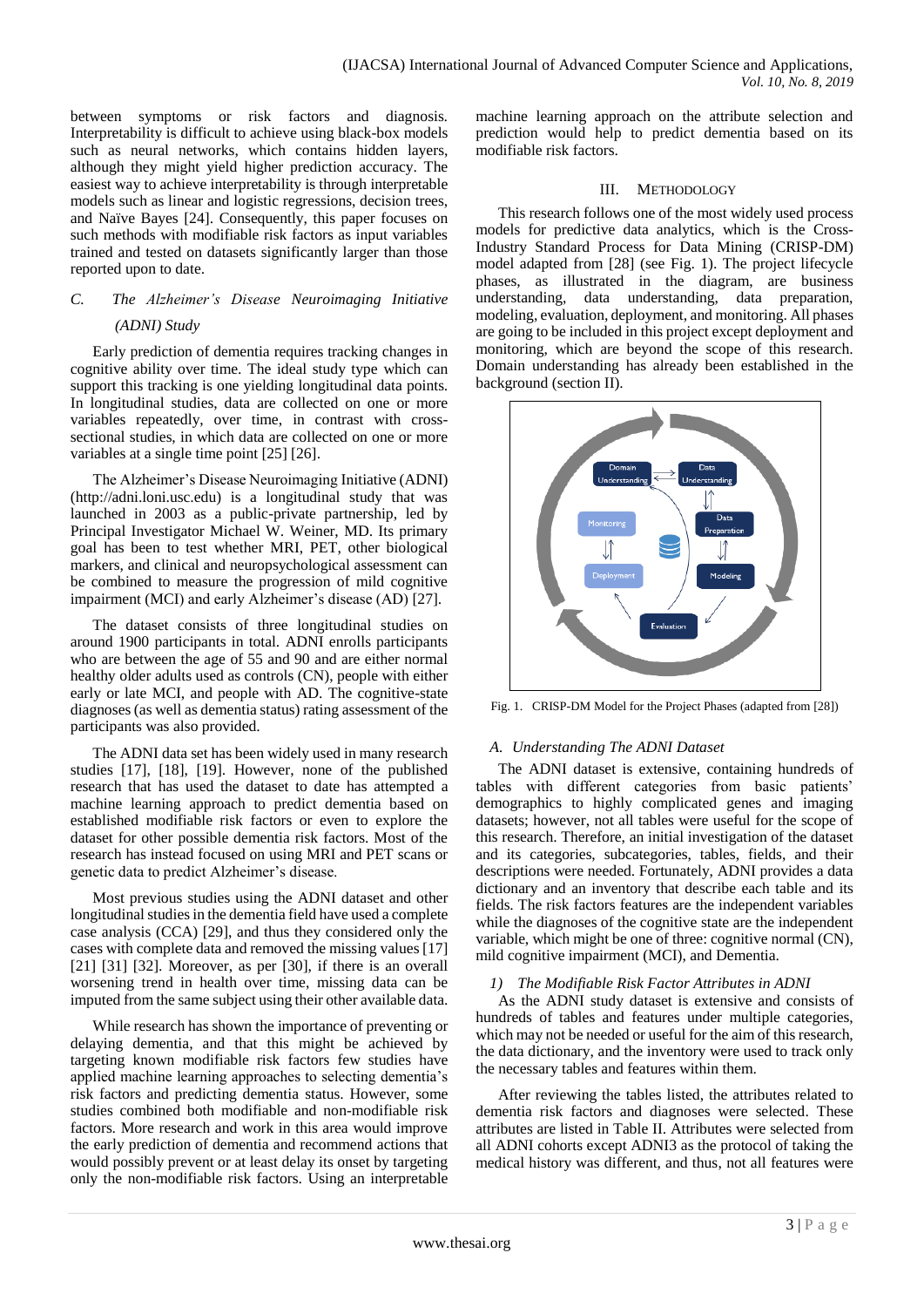available. A total of 1812 subjects were considered in the analysis.

|                               | TABLE II. MODIFIABLE RISK FACTORS AND DIAGNOSIS ATTRIBUTES |                                                                            |  |  |  |  |
|-------------------------------|------------------------------------------------------------|----------------------------------------------------------------------------|--|--|--|--|
| #                             | <b>Risk Factor</b><br><b>Attributes Availability</b>       |                                                                            |  |  |  |  |
| <b>Potentially Modifiable</b> |                                                            |                                                                            |  |  |  |  |
| 1                             | Low Education                                              | Years of education                                                         |  |  |  |  |
| $\overline{c}$                | Hypertension                                               | Detailed data available                                                    |  |  |  |  |
| 3                             | Obesity                                                    | Can be calculated from<br>weight\height                                    |  |  |  |  |
| 4                             | Smoking                                                    | Detailed data available                                                    |  |  |  |  |
| 5                             | Depression                                                 | Detailed information                                                       |  |  |  |  |
| 6                             | <b>Diabetes</b>                                            | Check medical history and<br>laboratory test results                       |  |  |  |  |
| 7                             | Physical inactivity                                        | Search relevant questioner's answers                                       |  |  |  |  |
| 8                             | Hearing loss                                               | Search related terms on reported<br>medical history                        |  |  |  |  |
| 9                             | Social isolation                                           | Search questioner's answers and<br>related features (marital status, work) |  |  |  |  |
| 10                            | Cognitive inactivity                                       | Search relevant questioner's answers<br>and related features               |  |  |  |  |
| 11                            | Chronic Heart disease                                      | Check medical history                                                      |  |  |  |  |
| 12                            | Alcohol use                                                | Available                                                                  |  |  |  |  |
| 13                            | Chronic Kidney disease                                     | Check medical history                                                      |  |  |  |  |
|                               | <b>Diagnosis</b>                                           |                                                                            |  |  |  |  |
| 14                            | Cognitive State                                            | CN, MCI, and Dementia (available:<br>baseline, follow up)                  |  |  |  |  |

## *2) Cross-Sectional vs. Longitudinal Data*

As the dataset used in this research is longitudinal, another step was needed to understand the data through the study timeline. First, an understanding of how the data appear as cross-sectional, either at the baseline or at any single time point, was obtained. Then, a complete longitudinal view of the dataset was analyzed, including the differences between the main study parts (i.e., ADNI 1, Go, 2, and 3) and each visit's collected data.

## *B. Data Preparation*

In this phase, the data were prepared for modeling by applying various data mining techniques to clean and to preprocess the data. This includes handling missing values, feature extractions, features transformation, and other tasks. Dealing with longitudinal data adds a complexity level to the preparation process because there could be various reasons and explanations for the data over time. A summary of the data preparation steps is shown in Fig. 2.



Fig. 2. A Summary of the Data Preparation Steps Used in This Study

#### *1) Dealing with Missing Values in Longitudinal Data*

Based on the ADNI study description, missing data were coded with -1 or -4. Typically, -4 is used for not applicable (i.e., data is not collected at a specific visit), and -1 is used for confirmed missing data. The detailed study schedule shows the data collected at each visit for each cohort group (i.e., CN, MCI, and AD).

To check the reason for missing data and to determine whether the data were missing completely at random (MCAR), missing at random (MAR), or not missing at random (NMAR) [29] [30], the visit schedule descriptions, the visit registry table, and the exclusion tables were checked. The exclusion tables helped determine the reason for dropout, which might not be related to dementia, such as study partner availability, moving to another city, or not being willing to undergo MRI scans. For the available records missing data, several reasons were identified, and different actions were applied.

## *a) Missing Data Due to Scheduled Visit Design:*

In some cases, the data were missing because they were not collected during a visit (e.g., some visits were only for MRI imaging session; some data were collected only at the baseline). The missing data in these cases were considered MCAR and were imputed using the same patient's previous data, following the last observation carried forward (LOCF) method [30].

- *Missing Height:* In the detailed ADNI visit schedules, participant's heights were only taken once during a screening visit, unlike their weights, which were repeatedly taken at each visit. Therefore, missing height data for each visit were filled in using a participant's screening visit height.
- *Missing Demographics and Medical History:* These data were collected only during the screening visit (repeated at the screening visit for each cohort, i.e., if a participant was included in ADNI1, 2, 3, medical history was taken at the screening visit for each cohort). The missing data were filled in using the same data for all visits (not imputation rather than fixed, although it might change, this is not recorded).

#### *b) Missing Data Due to ADNI Study Stage Design:*

If the data were not collected during a specific ADNI stage, this means that the data were missing for all patients enrolled only during this stage. Therefore, only available or complete cases were considered. Examples of this include detailed smoking history, alcohol use, and medical history, which are not available for the ADNI3 study design. This led to selecting only ADNI1, ADNIGo, and ADNI2 cohorts for the study. Also, cognitive activity data were collected only beginning from ADNIGo, and thus, participants who were enrolled only in ADNI1 were excluded.

#### *2) Feature Transformation*

Not all features have the desired format. Some new features must be calculated from existing ones, and some binary or categorical features must be factorized or encoded. Moreover, some features must be aggregated because they are repeated in multiple rows and could be defined as unique new features. The applied feature transformation included:

*a) Unit Modifications:* Height and weight units were not unified for all entries. Some were recorded as kg\cm, lbs\inch, lbs\cm, or kg\inch. All measurements were modified to the metric unit kg\cm.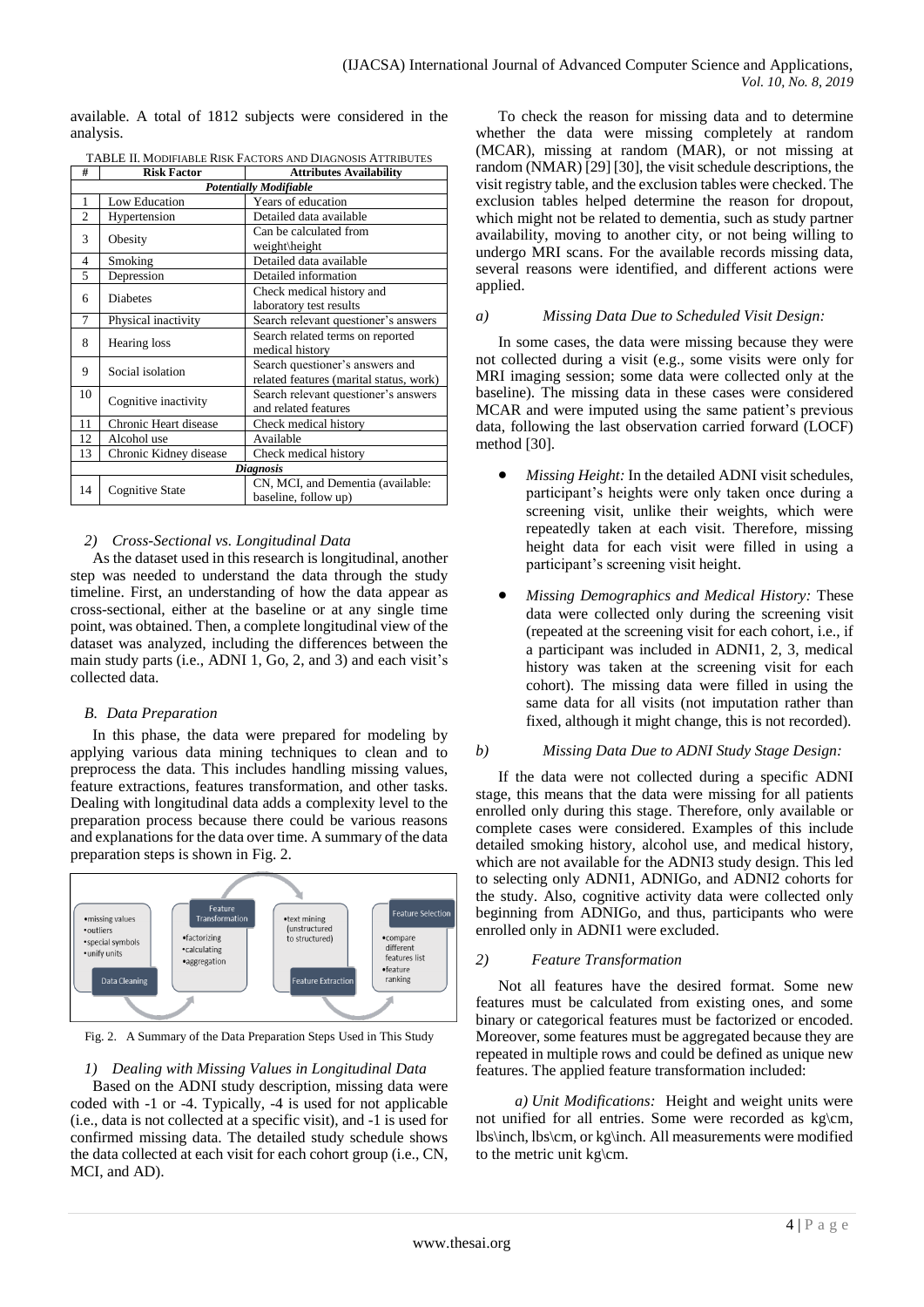*b) Calculation:* Some features needed to be calculated from other existing features. This may cause multicollinearity, which was reduced by selecting the best representative features which yield to better models results [18]. The calculated features were as follow:

- *BMI and Obesity:* Body mass index (BMI) was calculated based on the height and weight of the participants. Moreover, obesity was recorded when BMI >30 [12].
- *Social Isolation:* Social isolation level has been detected by calculating the available relative features, which are the marital status and retirement (as per [44], [45]).
- *Physical Activity:* Physical activity level has been calculated by adding up the related functional and physical assessment questioners' answers such as going shopping, playing games, and going out of the neighborhood.

*c) Factorization:* Visit codes were in a string format and were factorized to be numerical for simple computations and comparisons.

*d) Aggregation:* Structured medical description rowbased fields were converted to binary column-based features (i.e., row for each condition per participant converted to 1 row with all conditions per participant).

*e) Normalization:* For modeling purpose, numerical data has been normalized to range from 0 to 1 using the MinMaxScaler.

*f) Encoding Categorical Features:* Categorical features were encoded using dummy variables by converting the feature of k-categories to k-1 different dummy variables [34]. This was applied to the marital status and gender variables.

#### *3) Feature Extraction*

Most risk factors available within the medical history description were text entries. These descriptions were entered as a free, unstructured text field with multiple variations of the same condition, which required some preprocessing to extract the features.

Some basic text mining techniques were applied to extract the previously defined risk factors and then to check for other possible factors. Using the NLTK package, stop words were removed, the text was converted to lower case, the most common terms and n-grams were selected, word clouds were plotted, and the known risk factor terms were searched and selected. Fig. 3 illustrates how medical history descriptions differ between those with dementia and others.





After applying text mining, each unstructured medical history text field was converted to a structured field (categorized), which is illustrated by Fig. 4.



Fig. 4. Unstructured to Structured Medical Descriptions

## *4) Feature Selection*

The previously defined features that were clinically approved to be relevant were selected. Both *Lancet* commission and *Libra* index modifiable risk factors features were considered in order to check, which gives better results.

## *5) Data Integration*

All selected tables were integrated and merged into a single table with all considered features.

## *C. Modeling*

This research focused on interpretable modeling because of its importance for informing clinicians managing patients. Interpretable machine-learning classification models, such as the Logistic Regression, Naïve Bayes, Decision Tree, and Random Forest. Both binary (dementia vs non-dementia), and multi-class (CN vs MCI vs dementia) classifications were applied using the models.

## *1) Logistic Regression*

Logistic regression (LR) is an extension of linear regression and is used to solve classification problems. Basically, it is designed to solve binary classification problems where there are only two outcomes, but eventually, it is extended to support multi-classification, which is referred to as a multinomial logistic regression [28] [24]. A wellknown method used to achieve a multinomial classification is using a set of one-versus-all models. For example, if there are *n* targets levels, *n* numbers of one-versus-all logistic regression models are created, and each model distinguishes between the features of one target level and all the others [28] [33].

#### *2) Naïve Bayes*

In machine learning, the Naïve Bayes (NB) method serves as a probabilistic classifier that uses the Bayes' theorem of conditional probabilities [24] [28]. It assumes a strong (naïve) independence between features and calculates the class probabilities for each feature independently. The conditional probability of a class is the normalized class probability times the probability of each feature given by a class [24].

#### *3) Decision Tree*

A decision tree (DT) is a tree-based model that splits the data repeatedly according to specific cutoff values in the features [24] [28]. Different subsets are created through splitting, separating instances to belong to one subset. The intermediate subsets are the internal nodes, while the final subsets are the leaf nodes. Decision trees are most useful if the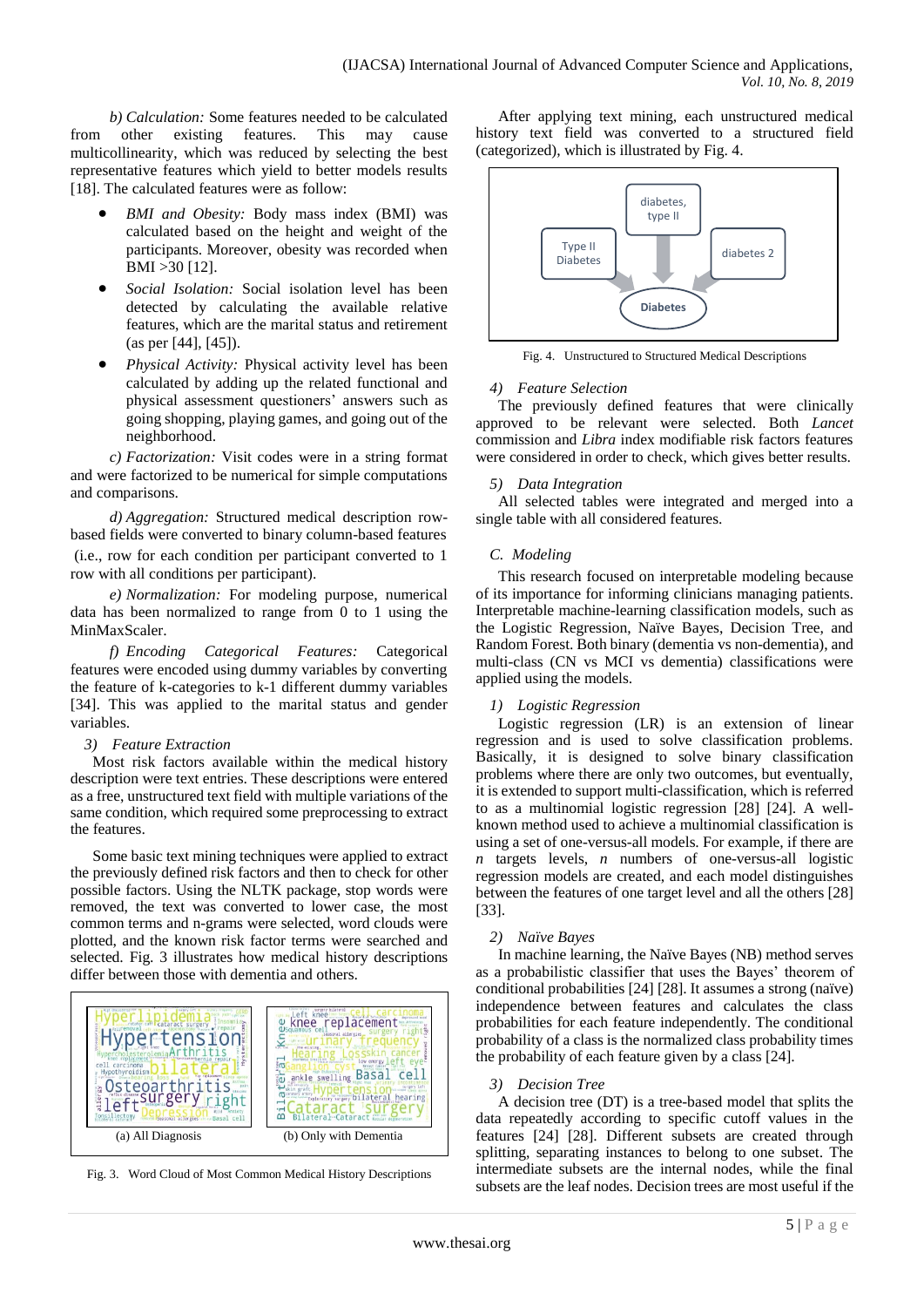relationship between the features and the target are nonlinear or if there are interactions between features.

## *4) Random Forest (Ensemble Learning)*

The random forest (RF) model is an ensemble learning model that combines bagging, subspace sampling, and decision trees to create a more powerful model [28] [33]. The random forest model overcomes the overfitting problem of a decision tree, which is why it usually performs better.

A random forest model is a collection of decision trees in which each tree is slightly different from another. Once each individual decision tree model has been created (bagging), the ensemble makes predictions by returning the majority vote of the classifiers. This reduces the overfitting amount by averaging the results while maintaining the predictive power of each tree [33].

## *D. Evaluation*

After the models are developed, the results were evaluated using multiple metrics and techniques to identify possible problems with overfitting and parameter tuning issues. Confusion Matrix-Based Performance Measures

A confusion matrix is a convenient method used to comprehensively describe the performance of classification evaluations, which can be either binary or multi-class [28] [33] [35]. Most other metrics are derived from the basic components of the confusion matrix, which are the *True Positive (TP), True Negative (TN), False Positive (FP),* and *False Negative (FN),* and their percentage conversions. From these components, main evaluation measures such as accuracy, precision, recall, and F-score were calculated [35]. In this study, recall (sensitivity) is defined as the proportion of subjects who have dementia that are correctly classified. Precision is defined as the proportion of subjects who did not have dementia that are correctly classified. Accuracy is defined as the proportion of all subjects that are correctly classified, while F1 is the weighted average of precision and recall.

# *1) Sensitivity, Specificity, and AUROC*

The receiver operating characteristic (ROC) evaluates a model's true performance while considering all possible probability cutoffs (thresholds). The default threshold is 0.5; however, it could range from 0 to 1, and the classification results may change accordingly. The area under the ROC (AUROC) summarizes thresholds changes of both TPR (sensitivity) and FPR (1-specificity). The perfect fit is 1, the worst is 0, and the random prediction is 0.5.

# IV. EXPERIMENTS AND RESULTS

The experiments and analysis conducted for this research were applied using the following environments, tools, and libraries:

*1) Environments Used:* Python (3.6.4) and R.

*2) Tools Used:* Jupyter Notebook version 5.4.0, Google Colab (for faster modeling), and SPSS version 24 (for missing data mechanism and quickly find and explore).

*3) Main Libraries and Packages:* scikit-learn (for machine learning), NLTK (for text mining)*.*

## *B. Model Validation*

A balanced train-and-test split was applied using the *StratifiedKFold* to split the data once into a 75% training set and a 25% testing set. This ensures the same percentage of each class per group. Moreover, longitudinal data grouping by the participant was performed using the *GroupKFold***,** which is a special variant of cross-validation that takes into account the repeated measurements from the same subject and consider them as grouped data. Parameter tuning was achieved using nested cross-validation by applying GridSearchCV parameter tuning (inner loop) to crossvalidation (outer loop).

## *C. Feature Selection*

Using only statistically significant features either from the univariate analysis or per models was not sufficient because it decreased the accuracy from an average of 70% to 50%. This could be explained because there may be interactions between the features. The best feature selection was obtained using both the *Lancet* and the *Libra* index features. Using *Lancet* features alone gives an average of 59% accuracy only.

On the other hand, using *Libra* features only gives an average of 68% accuracy meaning that it is more comprehensive and predictive to the machine learning models, although combining it with *Lancet's* gives better results.

# *D. Cross-Sectional vs. Longitudinal Data Evaluation*

Longitudinal data perform better than cross-sectional (baseline) data. However, the latest visit data gives the best results among them all. Binary classifications outperform multi-class classifications, although they are less informative. Table III summarizes the results of the multi-class classifications on different data subsets for all models using ten-fold cross-validation.

| Model                | LR     | <b>NB</b>                  | DT     | RF     |  |  |
|----------------------|--------|----------------------------|--------|--------|--|--|
| Longitudinal         |        |                            |        |        |  |  |
| Accuracy             | 68.13% | 57.99%                     | 66.75% | 68.55% |  |  |
| Precision            | 68.49% | 65.38%                     | 67.05% | 68.92% |  |  |
| Sensitivity (Recall) | 68.13% | 57.99%                     | 66.75% | 68.55% |  |  |
| F1                   | 68.18% | 53.82%                     | 66.75% | 68.61% |  |  |
|                      |        | Cross-Sectional (Baseline) |        |        |  |  |
| Accuracy             | 63.71% | 54.01%                     | 60.34% | 63.29% |  |  |
| Precision            | 64.39% | 57.52%                     | 60.30% | 65.60% |  |  |
| Sensitivity (Recall) | 63.71% | 54.01%                     | 60.34% | 63.29% |  |  |
| F1                   | 63.11% | 47.39%                     | 60.29% | 61.92% |  |  |
| <b>Latest Visit</b>  |        |                            |        |        |  |  |
| Accuracy             | 77.00% | 66.77%                     | 70.29% | 71.57% |  |  |
| Precision            | 76.76% | 66.13%                     | 70.18% | 70.73% |  |  |
| Sensitivity (Recall) | 77.00% | 66.77%                     | 70.29% | 71.57% |  |  |
| F1                   | 76.35% | 66.38%                     | 70.15% | 70.51% |  |  |

TABLE III Evaluation Results Summary (Multi-Class)

Fig. 5, Fig. 6, and Fig. 7 illustrates the models' results of each longitudinal, baseline, and latest visit subsets respectively.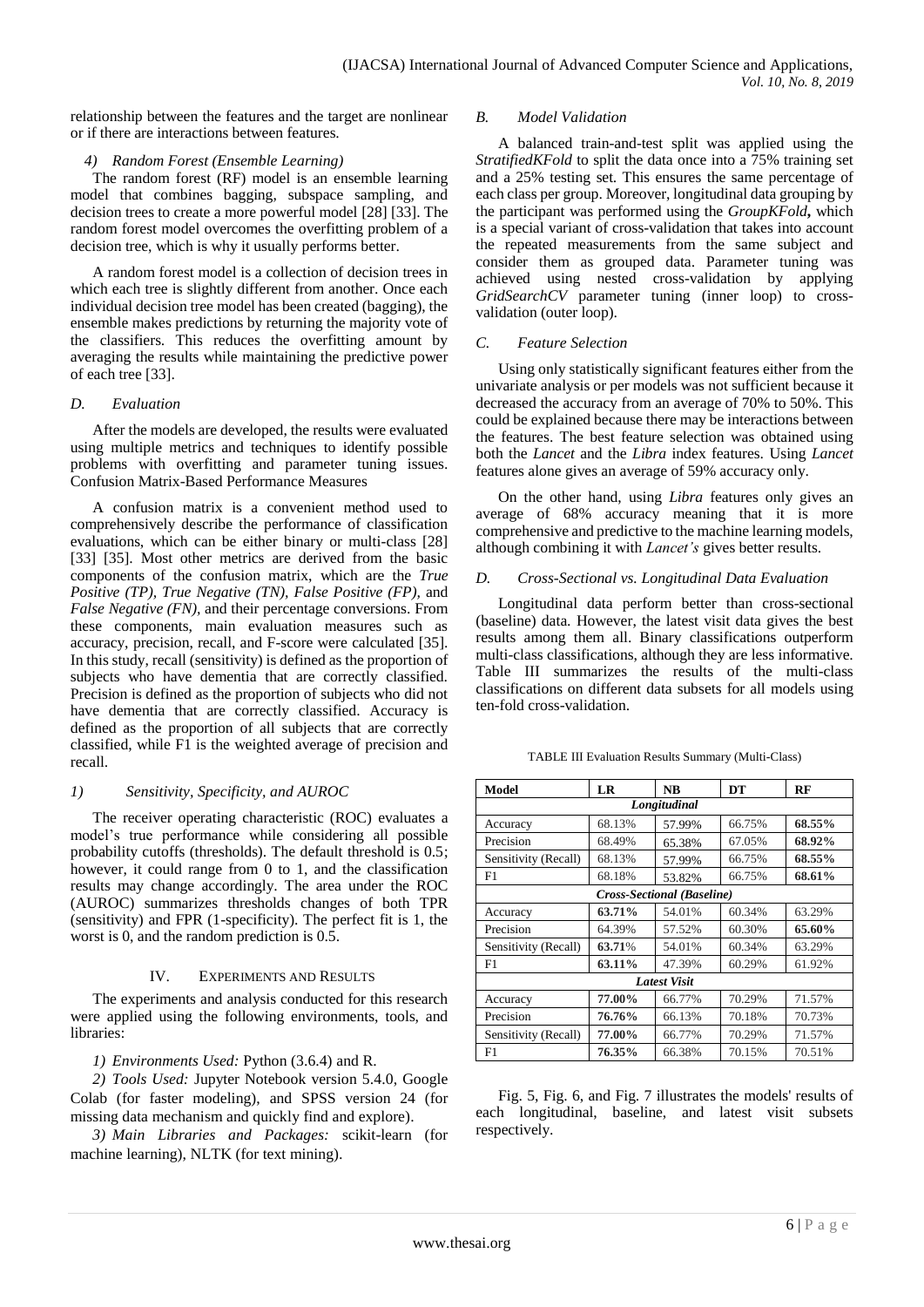

Fig. 5. Longitudinal Evaluation - (Multi-Class)



Fig. 6. Cross-Sectional (Baseline) Evaluation - (Multi-Class)



Fig. 7. Latest Visit Evaluation - (Multi-Class)

As shown, considering only the latest visit data gives better evaluation results for all models. This performance is clearly illustrated in Fig. 8.





The area under the ROC curve (AUROC) of the dementia class was 96% for both top models (LR and RF) as illustrated in Fig. 9 and Fig. 10, respectively.



Fig. 9. AUROC for LR– Multi-Class Classification (longitudinal)



Fig. 10. AUROC for RF – Multi-Class Classification (longitudinal)

Moreover, binary classification outperformed multi-class performance. Table IV and Fig. 11 demonstrates the results for both the binary and the multi-class classifications.

TABLE IV Evaluation Results of Binary vs. Multi-Class

| Model       | LR     | RF            | LR          | RF     |  |
|-------------|--------|---------------|-------------|--------|--|
|             |        | <b>Binary</b> | Multi-class |        |  |
| Accuracy    | 91.53% | 91.24%        | 77.00%      | 71.57% |  |
| Precision   | 91.34% | 90.95%        | 76.76%      | 70.73% |  |
| Sensitivity | 91.53% | 91.24%        | 77.00%      | 71.57% |  |
| F1          | 91.41% | 91.01%        | 76.35%      | 70.51% |  |



Fig. 11. Binary vs. Multi-Class Evaluation

# *E. Overfitting Check and Model Generalization*

All models have been checked against overfitting by comparing the training and testing accuracies. The difference between the train and test accuracies ranged between 0 (LR and NB), 0.02 (RF), and 0.04 (DT), which is considered small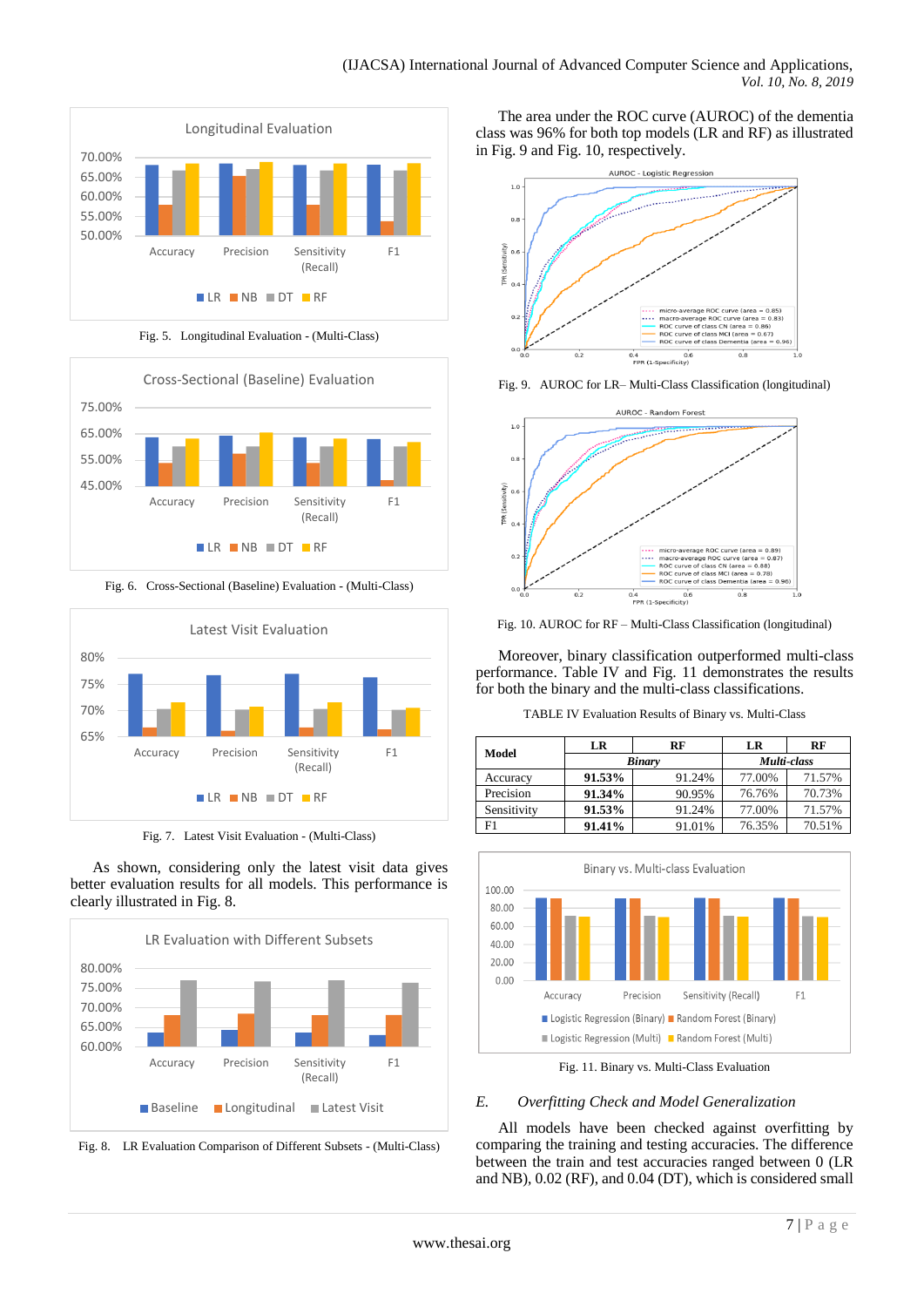and acceptable. Moreover, to ensure cross-validation generalization, the standard deviation of the accuracy for all folds has been checked. This ranged between 0.02 and maximum 0.03, which is all considered small and acceptable. Table V shows the detailed results of the models check.

|  | TABLE V Overfitting and Models Generalization Check |  |
|--|-----------------------------------------------------|--|
|  |                                                     |  |

| <b>Results\</b> Model              | LR   | <b>NB</b> | DT   | RF   |  |  |
|------------------------------------|------|-----------|------|------|--|--|
| <b>Train-Test Split</b>            |      |           |      |      |  |  |
| <b>Training Accuracy</b>           | 0.92 | 0.87      | 0.94 | 0.93 |  |  |
| <b>Testing Accuracy</b>            | 0.92 | 0.87      | 0.9  | 0.91 |  |  |
| <b>Training - Testing Accuracy</b> | 0.00 | 0.00      | 0.04 | 0.02 |  |  |
| <b>Cross-Validation</b>            |      |           |      |      |  |  |
| CV Folds Accuracy Mean             | 0.91 | 0.87      | 0.88 | 0.90 |  |  |
| <b>Standard Deviation</b>          | 0.02 | 0.03      | 0.02 | 0.03 |  |  |

#### *F. Feature Importance*

Feature importance was calculated using different models. For linear models, it was calculated based on the absolute values of the coefficients. For tree-based models, it was calculated based on the model's feature importance. Table VI summarizes the risk factors' importance for each model. From the table, it is clearly shown that BMI, Cognitive Activity, and Physical Activity feature importance are top across most models. The feature importance was extracted from the best performing models which combine both Lancet and Libra lists.

TABLE VI Feature Importance for Top Models

| #              | <b>Feature</b> Model | <b>Feature Importance Order</b> |                |                |                |                   |
|----------------|----------------------|---------------------------------|----------------|----------------|----------------|-------------------|
|                |                      | LR                              | NB             | DT             | RF             | <b>All Models</b> |
|                | BMI                  | 3                               | 7              | 3              | 3              | 16                |
| $\overline{c}$ | Cognitive Activity   |                                 | 13             | $\mathfrak{D}$ |                | 17                |
| 3              | Physical Activity    | $\overline{c}$                  | 12             |                | $\overline{2}$ | 17                |
| 4              | Smoking              | 12                              | 1              | 4              | 5              | 22                |
| 5              | Alcohol              | 4                               | $\overline{c}$ | 9              | 11             | 26                |
| 6              | Heart                | 5                               | 4              | 12             | 8              | 29                |
| 7              | Kidney               | 6                               | 3              | 7              | 13             | 29                |
| 8              | Depression           | 8                               | 9              | 8              | 6              | 31                |
| 9              | <b>Hearing Loss</b>  | 9                               | 6              | 6              | 12             | 33                |
| 10             | Education            | 11                              | 14             | 5              | 4              | 34                |
| 11             | Hypertension         | 7                               | 10             | 10             | 10             | 37                |
| 12             | <b>Diabetes</b>      | 13                              | 5              | 14             | 9              | 41                |
| 13             | Social Isolation     | 14                              | 11             | 11             | 7              | 43                |
| 14             | Cholesterol          | 10                              | 8              | 13             | 14             | 45                |

#### *G. Evaluation Summary*

The best classification results were obtained using both the *Lancet* and the *Libra* risk factor lists, considering the longitudinal data set which outperformed the cross-sectional baseline one. Moreover, using data of the most recent visits only provided even better results than using the whole longitudinal set.

The binary classification yielded to about 92 % accuracy, while the multi-class classification yielded to a 77% accuracy using logistic regression, followed by random forest with 92% and 70% respectively. The area under the ROC of the dementia class was nearly perfect at 96% for both models.

Furthermore, as this is an observational study analysis, and the feature importance of each model does not claim any causality of dementia or MCI. The importance derived from the available data may not be representative of a wider population.

#### V. CONCLUSION

#### *A. Achievements of the Research Objectives*

The research discussed and evaluated in the previous sections aims to use different interpretable machine-learning classification models to detect dementia based on its modifiable risk factors only.

The best classification results were obtained using both the Lancet and the Libra risk factor lists, considering the longitudinal data set which outperformed the cross-sectional baseline one.

Moreover, using data of the most recent visits only provided even better results than using the whole longitudinal set. The binary classification yielded to about 92 % accuracy, while the multi-class classification yielded to a 77% accuracy using logistic regression, followed by random forest with 92% and 70% respectively.

#### *B. Limitations*

This research involved an experimental analysis of an observational study based on the ADNI dataset, and there is no claim to present causations. The ADNI study was not primarily designed to address the modifiable risk factors; thus, it may lack some useful features, especially during the early and middle life courses. Social isolation and physical activities are not explicitly addressed by the study, and the results may be more accurate if more detailed data for these factors were collected. Medical history and other important useful demographic features, such as occupation, were collected as free text and were not categorized in a structured format during the data collection stage, which may have helped make the analysis simpler and more accurate.

#### ACKNOWLEDGMENT

Data used in the preparation of this article were obtained from the Alzheimer's Disease Neuroimaging Initiative (ADNI) database (adni.loni.usc.edu). As such, the investigators within the ADNI contributed to the design and implementation of ADNI and/or provided data but did not participate in analysis or writing of this report. A complete listing of ADNI investigators can be found listing of ADNI investigators can be found at[:http://adni.loni.usc.edu/wp-](http://adni.loni.usc.edu/wp-content/uploads/how_to_apply/ADNI_Acknowledgement_List.pdf)

### [content/uploads/how\\_to\\_apply/ADNI\\_Acknowledgement\\_Li](http://adni.loni.usc.edu/wp-content/uploads/how_to_apply/ADNI_Acknowledgement_List.pdf) [st.pdf](http://adni.loni.usc.edu/wp-content/uploads/how_to_apply/ADNI_Acknowledgement_List.pdf)

Data collection and sharing for this project was funded by the Alzheimer's Disease Neuroimaging Initiative (ADNI) (National Institutes of Health Grant U01 AG024904) and DOD ADNI (Department of Defense award number W81XWH-12-2-0012). ADNI is funded by the National Institute on Aging, the National Institute of Biomedical Imaging and Bioengineering, and through generous contributions from the following: AbbVie, Alzheimer's Association; Alzheimer's Drug Discovery Foundation; Araclon Biotech; BioClinica, Inc.; Biogen; Bristol-Myers Squibb Company; CereSpir, Inc.; Cogstate; Eisai Inc.; Elan Pharmaceuticals, Inc.; Eli Lilly and Company; EuroImmun; F. Hoffmann-La Roche Ltd and its affiliated company Genentech, Inc.; Fujirebio; GE Healthcare; IXICO Ltd.;Janssen Alzheimer Immunotherapy Research & Development, LLC.; Johnson & Johnson Pharmaceutical Research & Development LLC.; Lumosity; Lundbeck; Merck